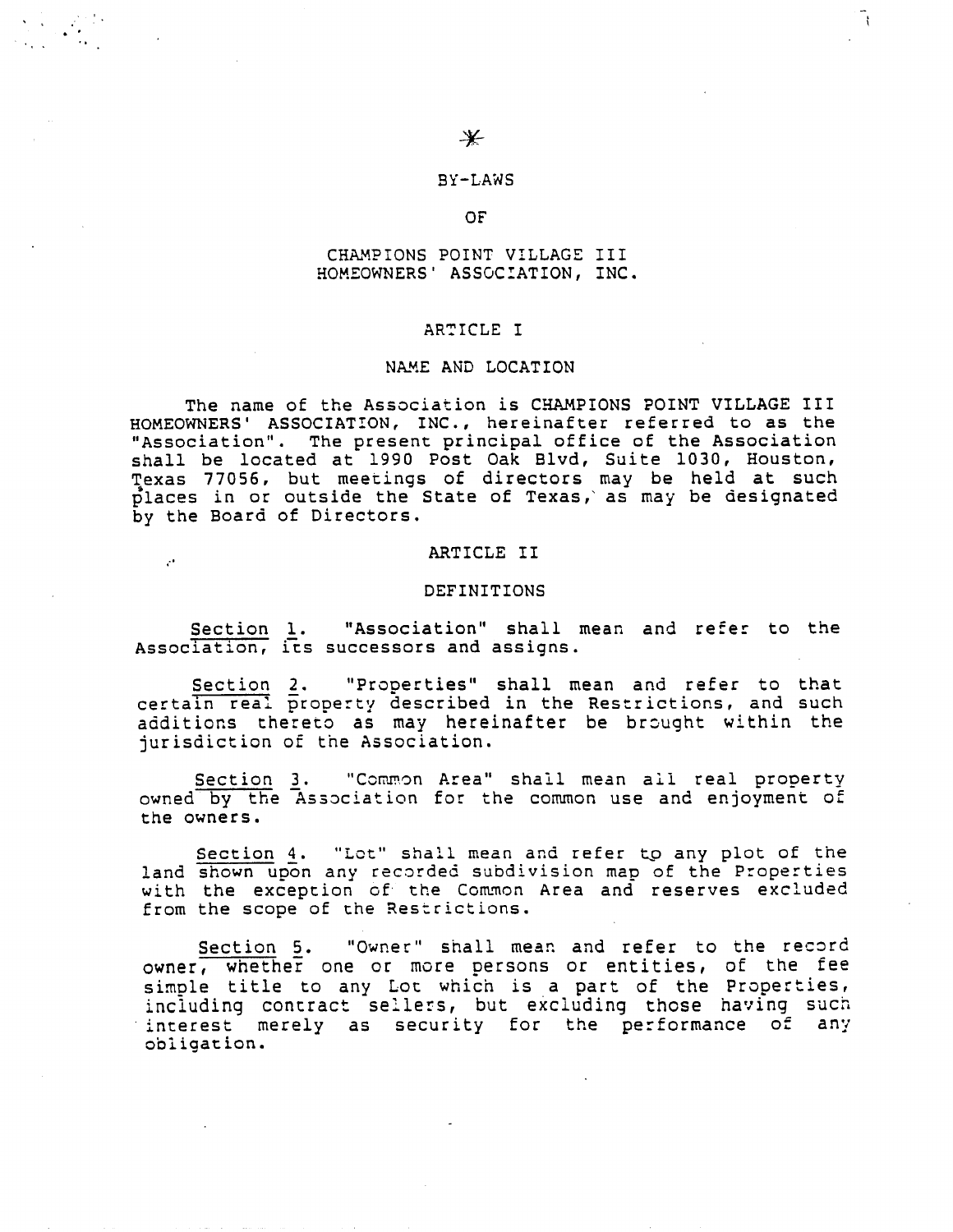Section 6. "Developer" shall mean and refer to Champion's Point, Ltd., a Texas limited partnership, its successors and assigns, if such successors or assigns should acquire more than one undeveloped lot from the Developer for the purpose of development.

 $\mathcal{L}^{\text{max}}_{\text{max}}$ 

 $\Delta\chi_{\rm{eff}}$ 

 $\mathcal{C}^{\bullet}$ 

Section 7. "Restrictions" shall mean and refer to the Restrictions applicable to Champions Point Village, Sectio Three, a subdivision according to the map or plat thereo recorded in Volume  $328$ , Page \\Z , of the MaD Records of Harris County, Texas (but excluding Unrestricted Reserve "C" comprising 4.2696 acres as depicted on such plat), and any amendments thereafter or such other restrictions created by additional properties dedicated to the subdivision by the Developer.

Section 8. "Member" shall mean and refer to those persons entitled to membership as provided in the Restrictions and Articles of Incorporation.

#### ARTICLE III

#### MEETING OF MEMBERS

Section 1. Annual Meetings. The first annual meeting of members shall be held on March i, 1985, and subsequent meetings shall be held on the anniversary dates at  $7:00$  p.m.; if a legal holiday, or weekend day, then on the next succeeding business day.

Section 2. Special Meetings. Special meetings of the members may be called at any time by the President or Board of Directors, or upon written request of the members who are entitled to vote one-fourth of all of the votes of the Class A membership.

Section 3. Notice of Meetings. Written notice of each meeting of the members shall be given by the Secretary or person authorized to call the meezings. Notice shall be mailed, postage prepaid, at least thirty (30) days before such meeting to each member entitled to vote. Notice shall be addressed to the member's address last appearing on the books of the Association or supplied by such member to the Association for the purpose of notice. Such notice shall specify the place, date, hour and purpose of the meeting.

 $-2-$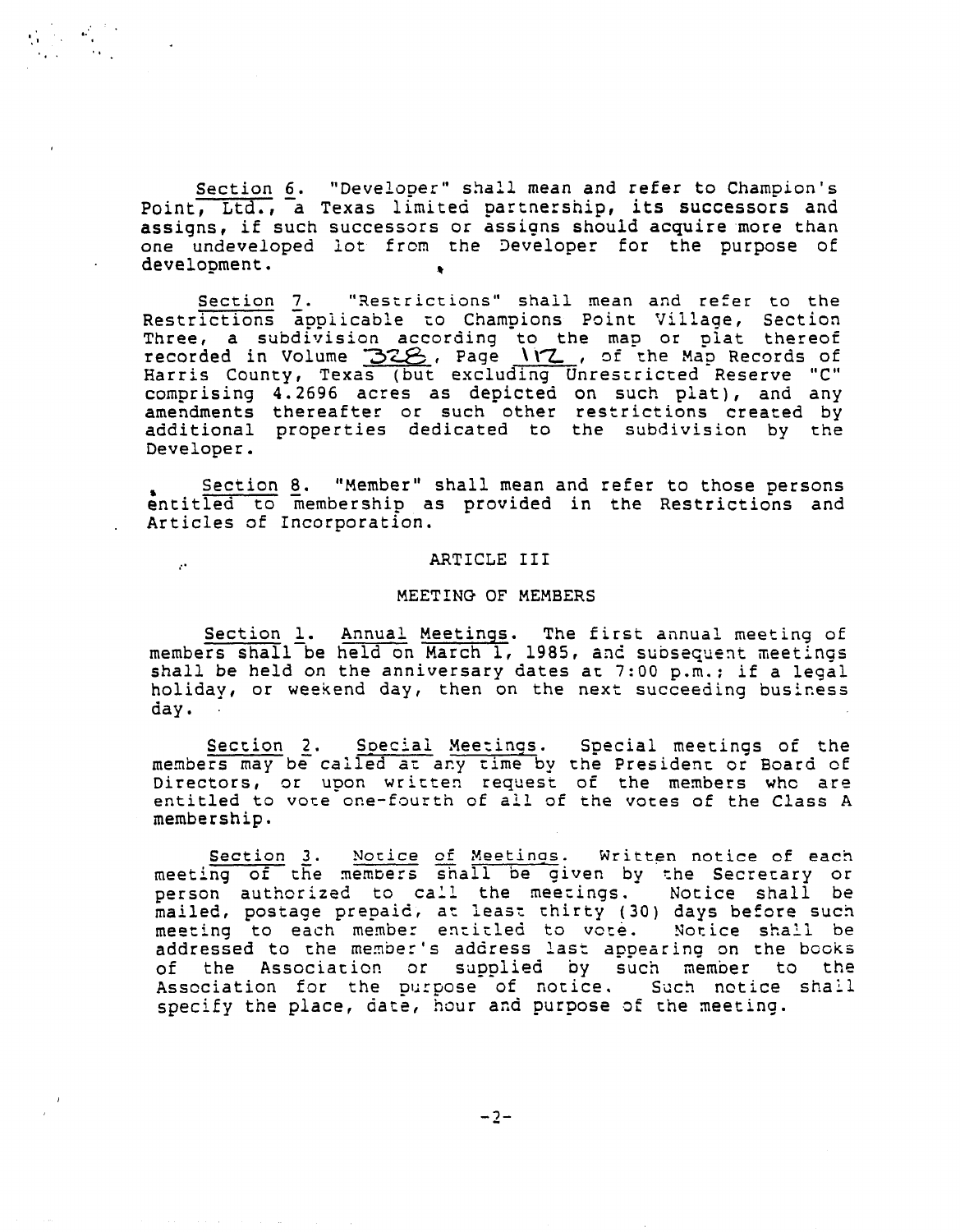Section 4. Quorum. The presence at any meeting of th members entitled to cast, or of proxies entitled to cast, one-tenth (i/10th) of the votes of each class of membership shall constitute a quorum for any action, except as otherwis provided in the Articles of Incorporation, Restrictions o these By-Laws. If, however, a quorum shall not be present or represented at any meeting, the members entitled to vote thereat shall have power to adjourn the meeting from time to time without notice of other than an announcement at th meeting until a quorum shall be present or represented.

Section 5. Proxies. At all meetings, each member may vote in person or by proxy. All proxies shall be in writing and filed with the Secretary. Every proxy shall be revocab and shall automatically cease upon conveyance by the member of his Lot.

# ARTICLE IV

 $\bullet$ 

### BOARD OF DIRECTORS: SELECT:ON AND TERM OF OFFICE

Section 1. Number. The affairs of this Association shall be managed by a Board of three (3) Directors, who need not be members of the Association.

Section 2. Term of Office. At the first annual meeting the members shall elect one director for a term of two years, and two directors for terms of three years; and at each annual meeting thereafter the members shall elect directors for terms of two (2) years as may be needed.

Section 3. Removal. Any director may be removed from the Board, with or without cause, by a majority vote of the members of the Association. in the event of death, resignation or removal of a director, his successor shall be selected by the remaining members of the Board and shall serve for the unexpired term of his predecessor.

Section 4. compensation for any service he may render to th Association. Compensation. No director sha'l receive

Section 5. Action Taken Without a Meeting. The directors shall have the right to take any action in the absence of a meeting which they could take at a meeting by obtaining the written approval and consent of all the directors. Any action so approved shall have the same effect as though taken at a meeting of the directors.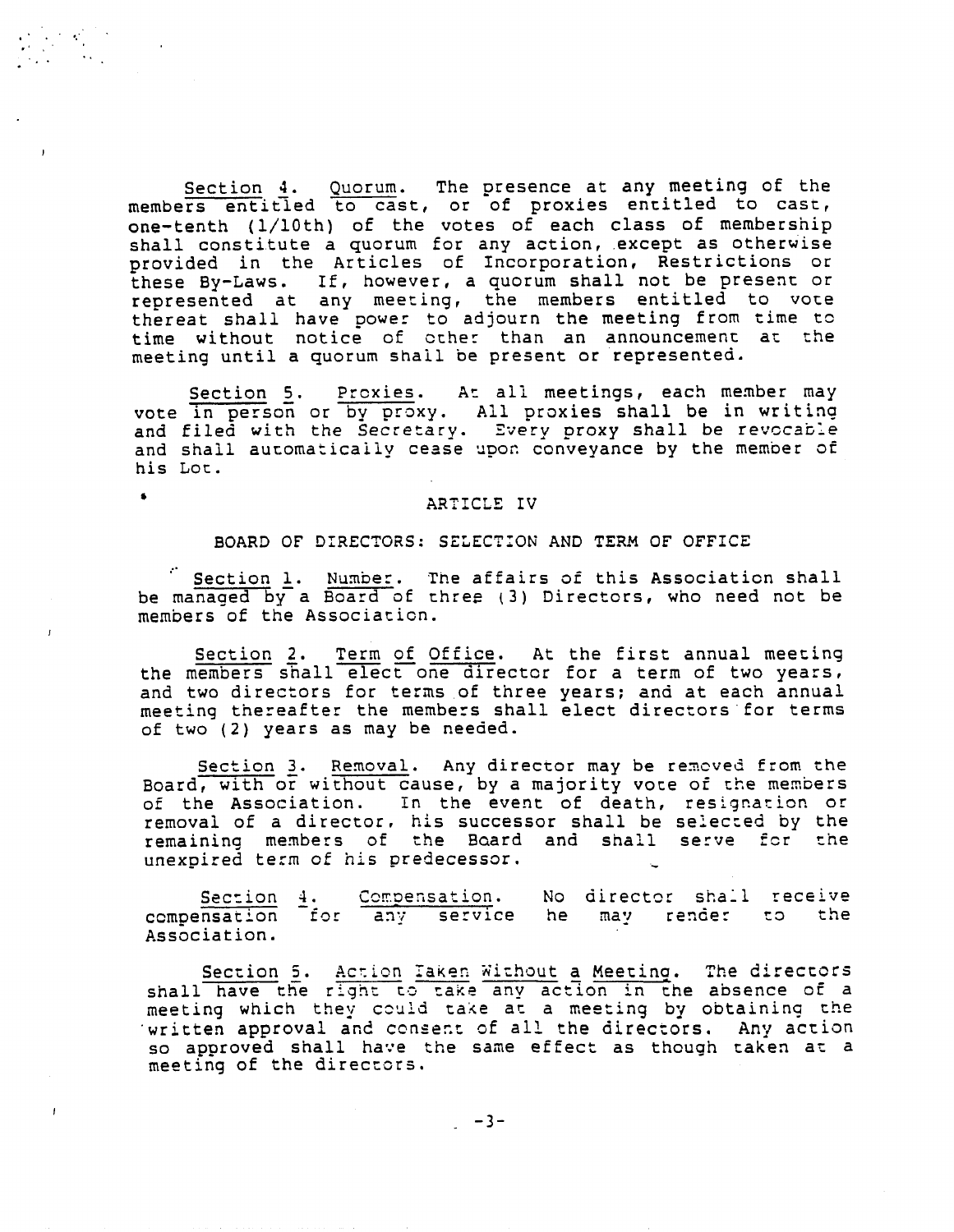# ARTICLE V

## NOMINATION AND ELECTION OF DIRECTORS

Section 1. Nomination. Nomination for election to the Board of Directors shall be made by a Nominating Committee. Nominations may also be made from the floor at the annual meeting. The Nominating Committee shall consist of a Chairman, who shall be a member of the Board of Directors, and two or more members of the Association. The Nominating Committee shall be appointed by the Board of Directors prior to each annual meeting of the members, to serve from the close of such annual meeting until the close of the next annual meeting and such appointment shall be announced at each annual meeting. The Nominating Committee shall make. as many nominations for election to the Board of Directors as it shall in it<br>discretion-determine, but not less than the number of vacancie discretion determine, but not less than the number of vacancies that are to be filled. Such nominations may be made from among members or non-members.

Section 2. Election. Election to the Board of Directors shall be by secret written ballot. At such election the members or their proxies may cast, in respect to each vacancy, as many votes as they are entitled to exercise under the provisions cf the Articles of Incorporation and Restrictions. The persons receiving the largest number of votes shall be elected.

#### ARTICLE Vl

## MEETINGS OF DIRECTORS

Section 1. Regular Meetings. Regular meetings of the Board of Directors shall be held quarterly without notice, at such place and hour as may be fixed from time to time by the Board. Should said meeting fall upon a legal hoiidav, then that meeting shall be held at the same time on the next day which is not a legal holiday.

Section 2. Special Meetings. Special meetings of the Board of Directors shall be held when called by the President of the Association, or by any two directors, after not less than three (3) days notice to each director.

Section 3. Quorum. A majority of the number of directors shall constitute a quorum for the transaction of business. Every act or decision done or made by a majority of the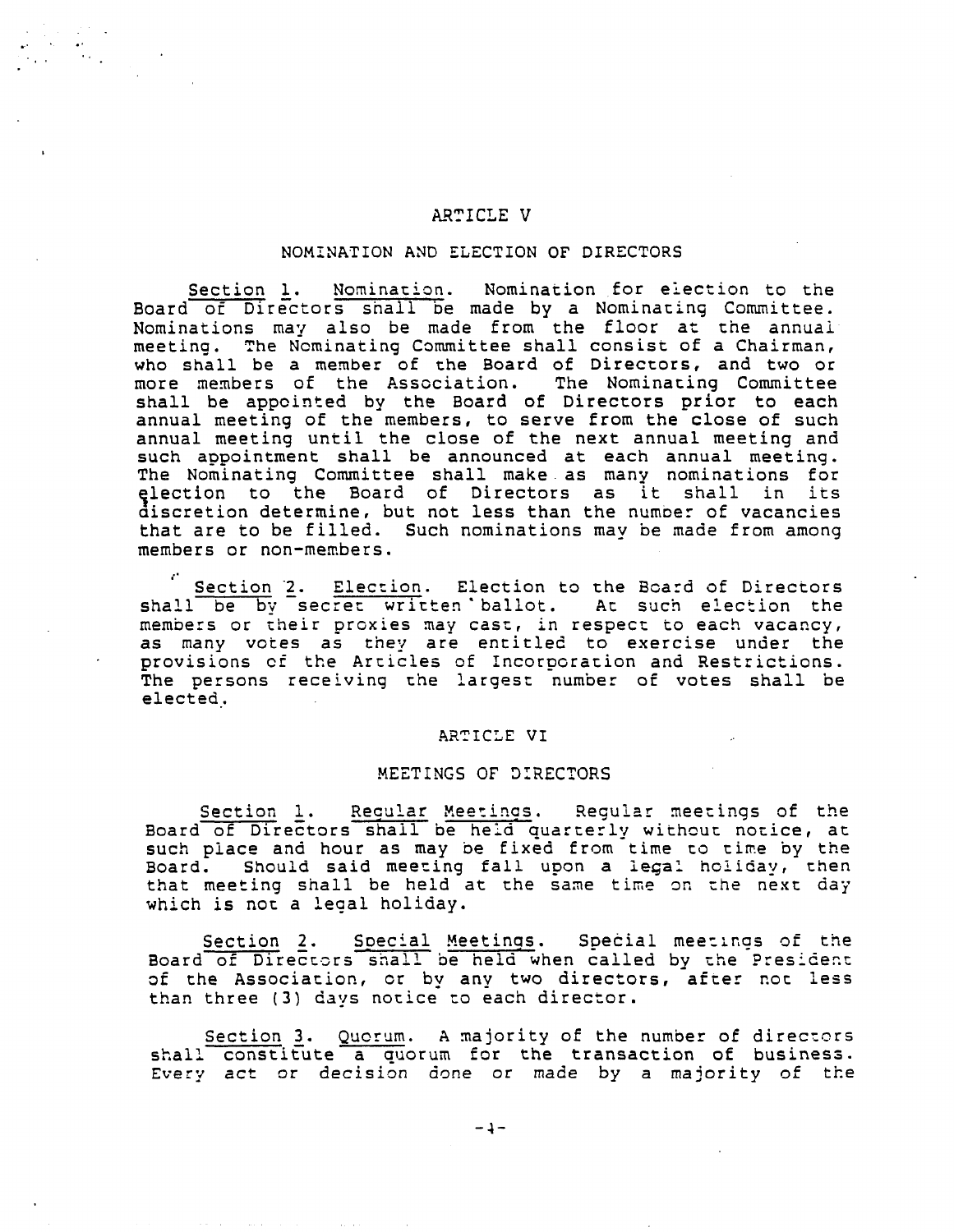directors present at a duly held meeting at which a quorum is present shall be regarded as the act of the Board.

# ARTICLE VII

# POWERS AND DUTIES OF THE BOARD OF DIRECTORS

Section 1. Powers. The Board of Directors shall have the power to:

(a) adopt and publish rules and regulations governing use of the Common Area and facilities, and the personal conduct of the members and their guest thereon, and to establish penalties for infractio thereof;

(b) suspend the voting rights and right to use of the recreational facilities of a member during any period in which such member shall be in default in the payment of any assessment levied by the Association. Such rights may also be suspended after notice and hearing, for a period not to exceed sixty (60) days for infractions of published rules and regulations;

(c) exercise for the Association all powers, duties and authority vested in or delegated to thi Association and not reserved to the membership by other provisions of these By-Laws or the Articles of Incorporation, or the Restrictions;

(d) declare the office of a member of the Board of Directors to be vacant in the event each such member shall be absent from three (3) consecutive regular meetings of the Board of Directors; and

(e) employ a manager, and independe contractor, or such other employees as they dee necessary, and to prescribe their duties.

<u>Section 2</u>. <u>Duties</u>. It snail be the duty of the Board of Directors to:

(a) cause to be kept a complete record of all its acts and corporate affairs and to present a statement thereof to the members at the annual meeting of the members or at any special meeting when such statement is requested in writing by one-fourth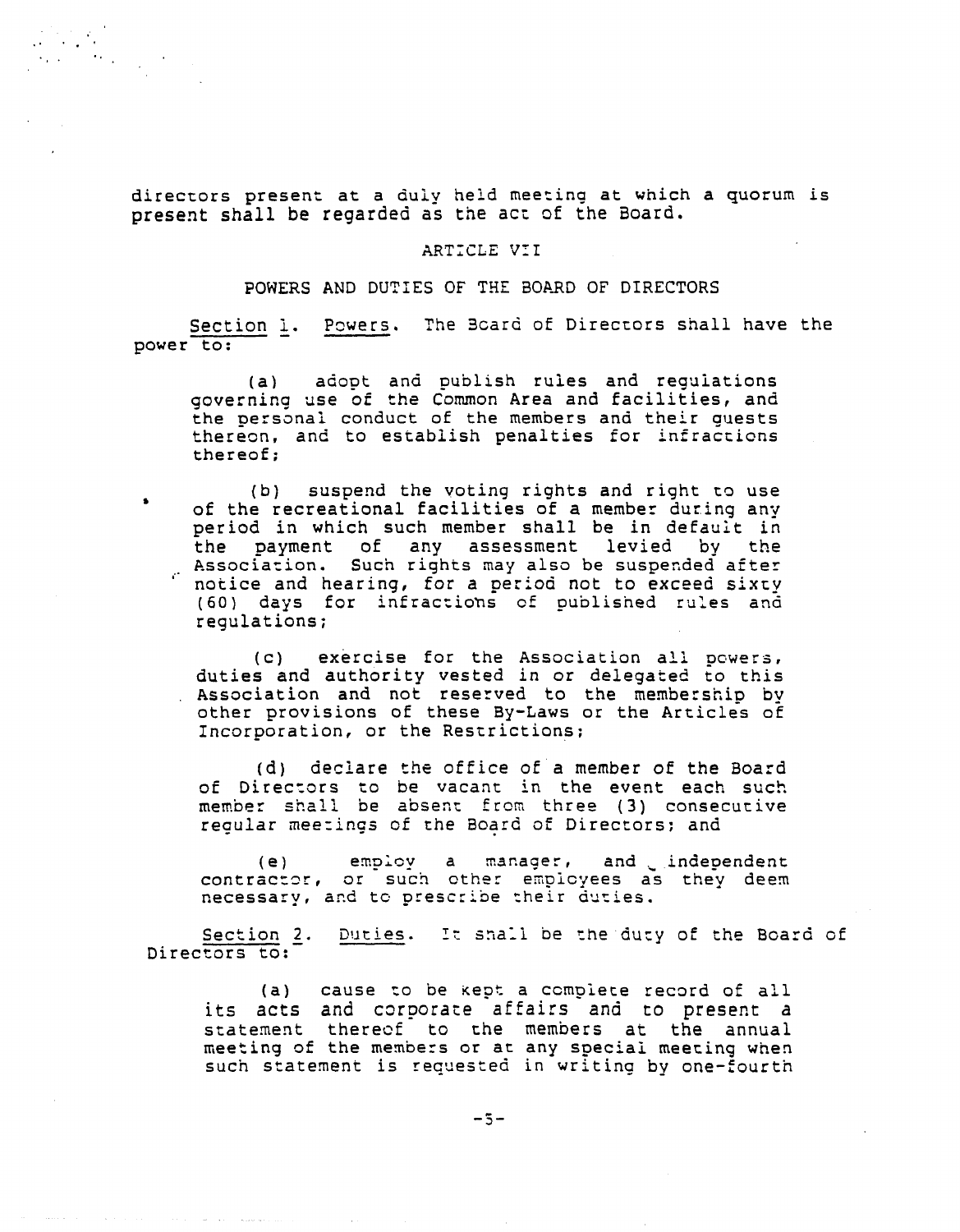(1/4) of the Class A members who are entitled vote;

(b) supervise all officers, agents and employees of this Association, and to see that their duties are properly performed;

(c) as more fully provided in the Restrictions, to:

(1) fix the amount of the annual assessment against each Lot at least thirty (30) days in advance of each annual assessment period;

 $(2)$  send written notice of each assessment to every owner subject thereto at least thirty (30) days in advance of each annual assessment period;

(3) foreclose the lien against any preperty for which assessments are not paid within thirty (30) days after the due date or to begin an action at law against the owner persohaiiy obligated to pay the same, if in the judgment of the Association it is necessary;

(d) issue, or to cause an appropriate offic to issue, upon demand by any person, a certifica setting forth whether or not any assessment has been paid. A reasonable charge may be made by the Boar before the issuance of these certificates. If a certificate states an assessment has been paid, such certificate shall be conclusive evidence of such payment;

(e) to procure and maintain adequate liability and hazard insurance on the property owned by the Association;

(f) to cause all officers or employees having fiscal responsibilities to be bonded, as the Board may deem appropriate;

(g) to cause the Common Area, if any, entries to the subdivision and esplanades to be maintained.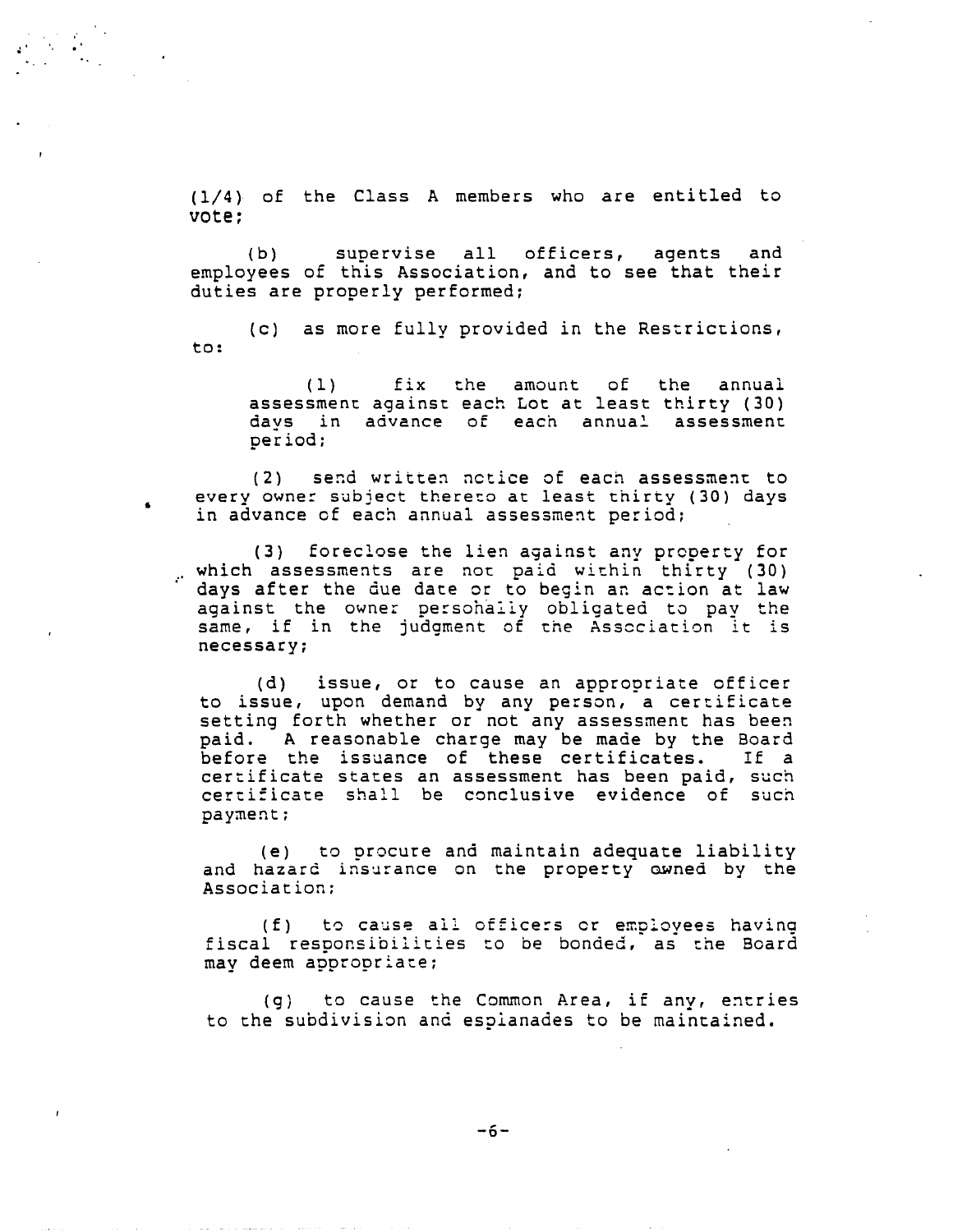# ARTICLE VIII

# OFFICERS AND DUTIES

Section i. Enumeration of Offices. The officers of this Association shall be a President and Vice President, who shall at all times be members of the Board of Directors, a Secretary, a Treasurer, and such ocher officers as the Board, from time and time, by resolution may create.

Section 2. Election of Officers. The election of officers shall take place at the first meeting of the Board of Directors following each annual meeting of the members.

Section 3. Term. The officers of this Association shall be elected annually by the Board and each shall hold office for qne (1) year unless he shall sooner resign, be removed, or otherwise be disqualified to serve.

Section 4. Special Appointments. The Board may elect such other officers as the affairs of the Association may require, each of whom shall hold office for such period, have such authority, and perform such duties as the Board may, from time to time, determine.

Section 5. Resignation and Removal. Any officer may be removed from office, with or without cause, by the Board. Any officer may resign at any time giving written notice to the Board, the President or the Secretary. Such resignation shall take effect on the date of receipt or at any later tim specified therein, and unless otherwise specified therein, the acceptance of such resignation shall not be necessary to make it effective.

Section 6. Vacancies. A vacancy in any office may be filled by appointment by the Board. The officer appointed to such vacancy shall serve for the remainder of the term of the officer he replaces.

Section 7. Multiple Offices. The offices of Secretary and Treasurer may be held by the same person. No person shall simultaneously hold more than one of any of the other offices, except in the case of Special Offices created pursuant to Section 4 of this Article.

Section 8. follows: Duties. The duties of the officers are as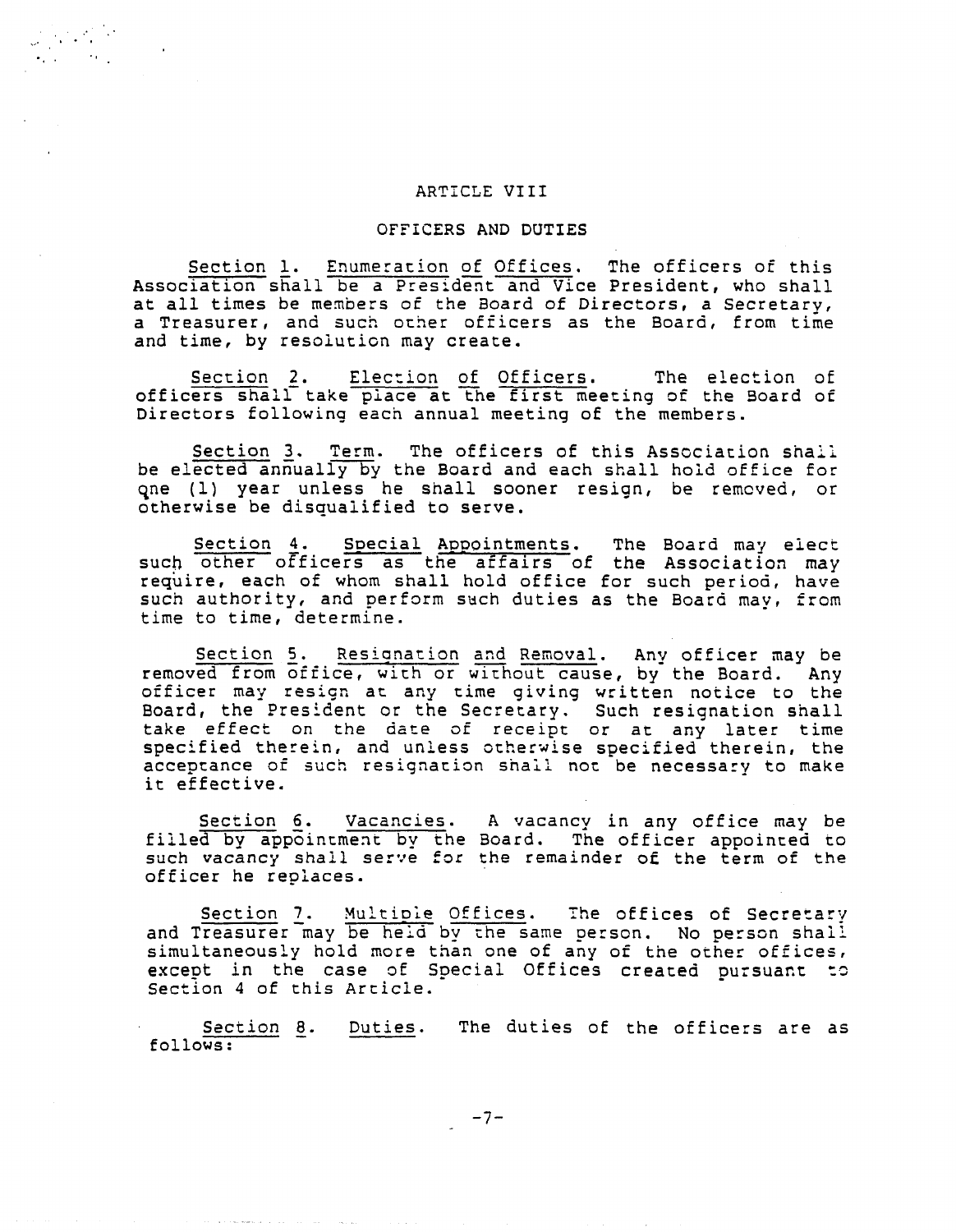## President

(a) The president shall preside at all meetings of the Board of Directors; shall see that orders and resolutions of the Board are carried out; shall sign all leases, mortgages, deeds and other written instruments and shall co-sign all checks and promissory notes.

# Vice-President

(b) The vice president shall act in the place and stead of the president in the event of his absence, inability or refusal to act, and shall exercise and discharge such other duties as may be required by him by the Board.

#### Secretary

(c) The secretary shall record the votes and keep the minutes of all meetings and proceedings of the Board and of the members; keep the corporate seal of the Association and affix it upon the minutes of the meetings of the Board of Directors and members and upon all other papers requiring said seal; serve notice of meetings of the Board and of the members; keep appropriate records showing the members of the Association together with their addresses; and perform such other duties as required by the Board.

### Treasurer

(d) The treasurer shall receive and deposit in appropriate bank accounts all monies of the Association and shall disburse such funds as directed by resolution of the Board of Directors: shall co-sign all promissory notes of the Association; Keep proper books of account; cause a report of the Association's books to be made at the completion of eac fiscal year; and prepare an annual budget and a statement of income and expenditures, to be presented to the membership at its regular annual meeting. Copies of these documents shall be available for purchase at a reasonable cost.

## ARTICLE IX

#### COMMITTEES

The Board of Directors of the Association shall appoint a Nominating Committee, as provided in these By-Laws, and such other committees as are deemed appropriate in carrying out the Board of Directors' purposes. In addition, the Board of

**-8-**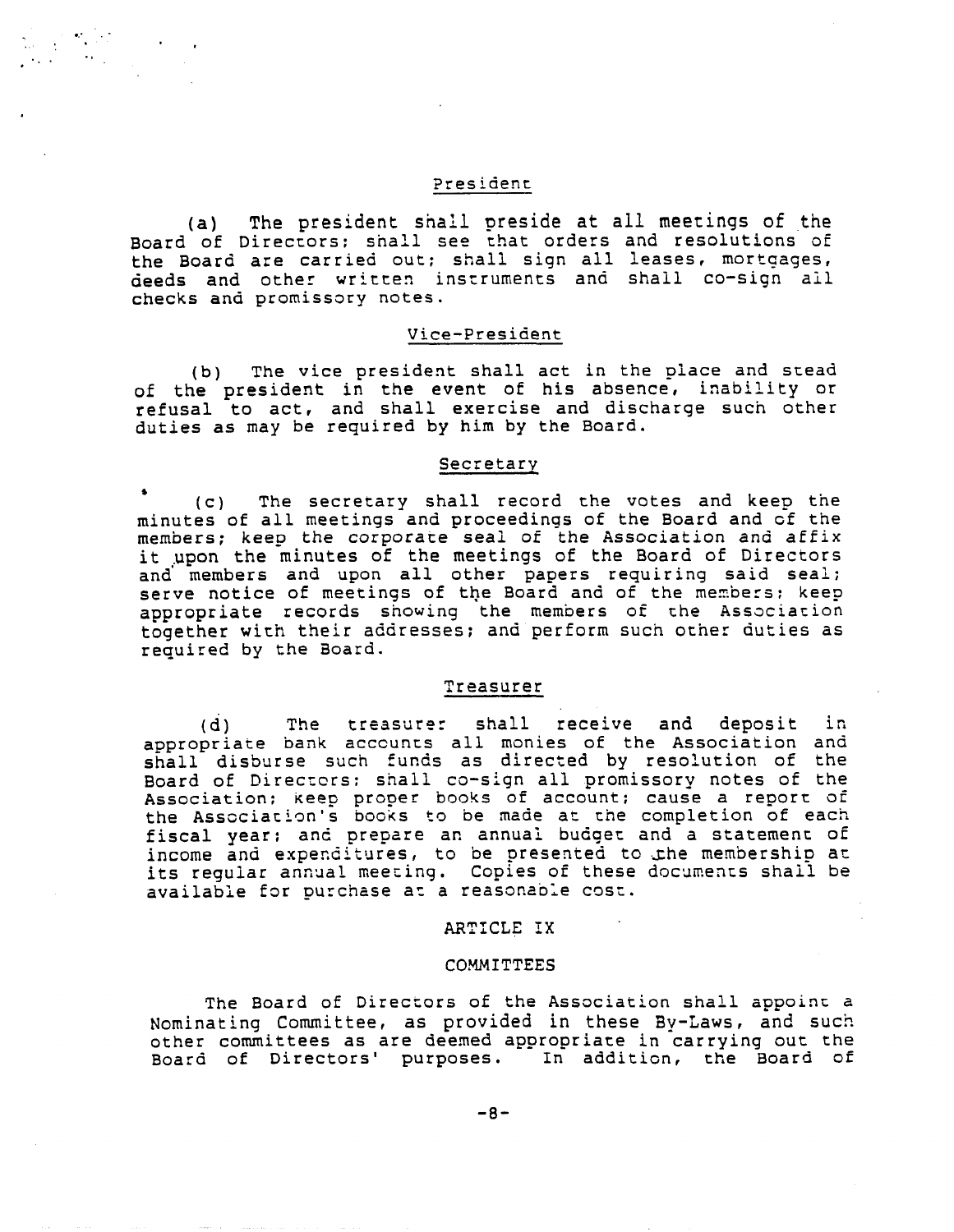Directors shall appoint an Architectural Control Committee in accordance with the Restrictions if and when the Deciarant assigns its responsibility for architectural control to the Association.

#### ARTICLE X

### BOOKS AND RECORDS

The books, records and papers of the Association shall at all times, during reasonable business hours, be subject to inspection by any member. The Articles of Incorporation, these By-Laws of the Association, and the Restrictions shall be available for inspection by any member at the principal office of the Association where copies may be purchased at a reasonable cost.

## ARTICLE XI

### REMEDIES FOR NON-PAYMENT OF ASSESSMENT

As more fully provided in the Restrictions, each member is obligated to pay to the Association annual and special assessments which are secured by a continuing lien upon the property against which the assessment is made. Any assessmen which are not paid when due shall be delinquent. If th assessment is not paid within thirty (30) days after the due date, the assessment shall bear interest from the date of delinquency at the rate of ten percent (10%) per annum, and the Association may bring an action at law against, the Owner personally obligated to pay the same or foreclose the lie against the property, and interest, costs, and reasona attorney's fees of any such action shall be added to the amount of such assessment. No Owner may waive or otherwise escape liability for the assessments provided for herein by non-use of the Common Area or abandonment of his Lot.

#### ARTICLE Xli

#### CORPORATE SEAL

The Association shall have a seal in circular form having within its circumference the words: CHAMPIONS POINT VILLAGE IIi HOMEOWNERS' ASSOCIATION, INC.

**-9-**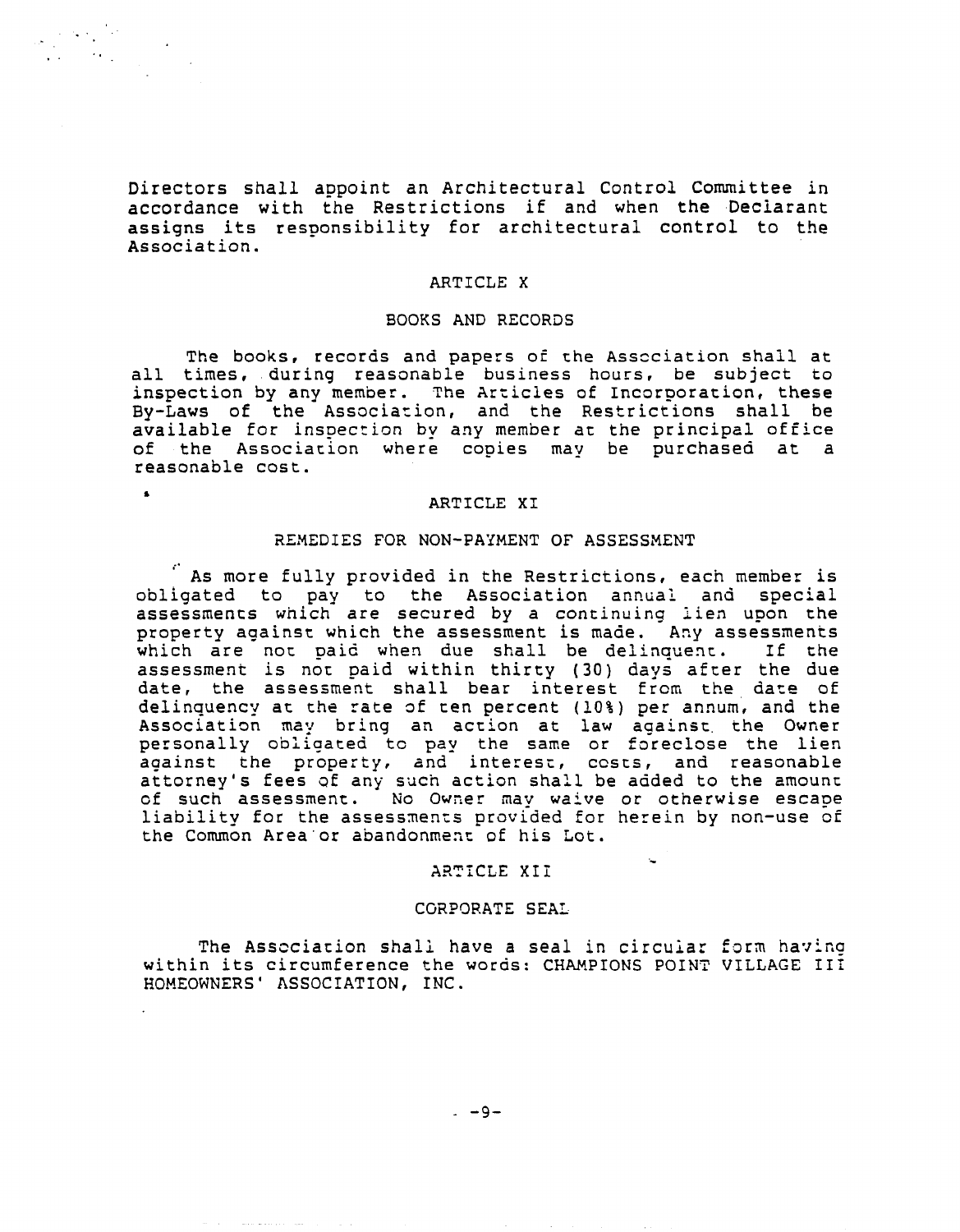## ARTICLE XIII

 $\label{eq:2} \frac{1}{2} \sum_{i=1}^n \frac{1}{2} \sum_{i=1}^n \frac{1}{2} \left( \frac{1}{2} \sum_{i=1}^n \frac{1}{2} \sum_{i=1}^n \frac{1}{2} \right)$ 

 $\overline{1}$ 

#### AMENDMENTS

Section 1. These By-Laws may be amended at a regular or special meeting of the members, by a vote of a majority of a quorum of members present in person or by proxy; except that the Federal Housing Administration or the Veterans Administration shall have the right to veto amendments while there is Class B membership.

Section 2. While there is Class B membership, any effort by the Board of Directors to mortgage the Common Area or dedicate the Common Area to any public authority must be submitted to the Federal Housing Administration for approva prior to the act.

Section 3. In the case of any conflict between the Articles of Incorporation and these By-Laws, the Articles shall control; and in the case of any conflict between the Restrictions and these By-Laws, the Restrictions shall control.

## ARTICLE X!V

## FISCAL YEAR

The fiscal year of the Association shall begin on the first day of January and end on the 31st day of December of every year, except that zhe first fiscal year shall begin on the date of incorporation.

IN WITNESS WHEREOF, we being all of the directors of CHAMPIONS POINT VILLAGE III HOMEOWNERS' ASSOCIATION,